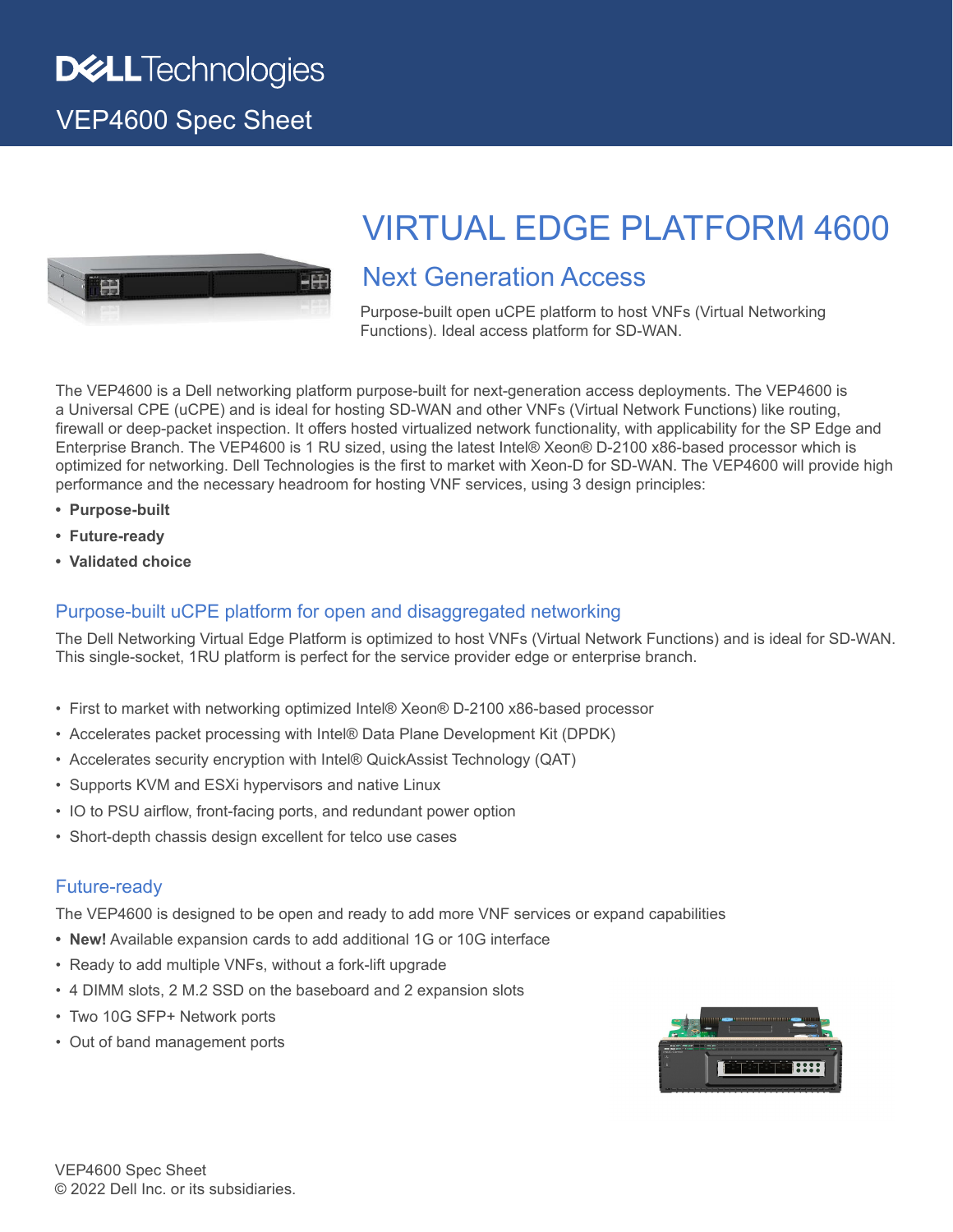#### Validated choice

Dell is adding substantial value to the VEP4600, with a concept we call Validated Choice. Choice is value added by formally partnering with leading SD-WAN leading vendors: Versa and Adva. Validation is value-added with our joint testing or orderable SKUs directly from Dell Technologies. Moreover, validation is not just product validation but also supply chain validation. Customers will be able to take advantage of the Dell Technologies global supply chain. Validation accelerates time to revenue, and reduces deployment risks.

**New!** Adva Ensemble has been added to provide a hardened virtualization layer that can host a wide array of over 50 third-party VNFs, covering routing, firewall, WAN optimization, IoT, testing, monitoring, etc.

| VEP4600 overview       |                                                                                                                                          |
|------------------------|------------------------------------------------------------------------------------------------------------------------------------------|
| <b>Features</b>        | <b>Technical Specification</b>                                                                                                           |
| CPU                    | Intel Xeon-D 2100 (4,8 and 16 core)                                                                                                      |
| Networking ports       | 4 x 1GE<br>2 x 10GE                                                                                                                      |
| Management ports       | 2X - 10/100/1000Base-T; one for CPU and one for BMC                                                                                      |
| USB ports              | 2X - USB type A receptacle (female) ports supports USB 3.0<br>1X - Micro USB type B receptacle (female) port, available for console port |
| Console ports          | 2X - Serial: one for CPU and one for BMC                                                                                                 |
| <b>Storage Option</b>  | 2x M.2 SATA (up to total 960GB in standard configuration, upgradable to 1.92TB with custom upgrade)                                      |
| Out of Band Management | BMC IPMI 2.0 compliant                                                                                                                   |
| Memory                 | 4 DIMM slot (up to 64GB in standard configuration, upgradable to 128GB with custom upgrade)                                              |
| Software Validation    | Partner driven                                                                                                                           |
| <b>TPM</b>             | 2.0                                                                                                                                      |
| QAT                    | Yes (except for 4 core)                                                                                                                  |
| <b>Expansion slots</b> | 2 X expansion slots. Expansion card options: 4X10Gb DA/SFP+, 2X10 Gb DA/SFP+ with 2X 1Gb, 4X1Gb=                                         |
| <b>BMC</b>             | IPMI 2.0 compliant                                                                                                                       |
| <b>Power Supplies</b>  | Standard configuration: 16 core (2 PSU), 8 core (1 PSU), 4 core (1 PSU)                                                                  |
| Fans                   | Standard configuration: 16 core (5 fans), 8 core (4 fans), 4 core (4 fans)                                                               |
| Airflow                | Air flows from I/O side to PSU side                                                                                                      |
| Operating system       | Supports Linux (Ubuntu OS and Red Hat/Cent OS)                                                                                           |
| <b>Hypervisors</b>     | ESXi, KVM                                                                                                                                |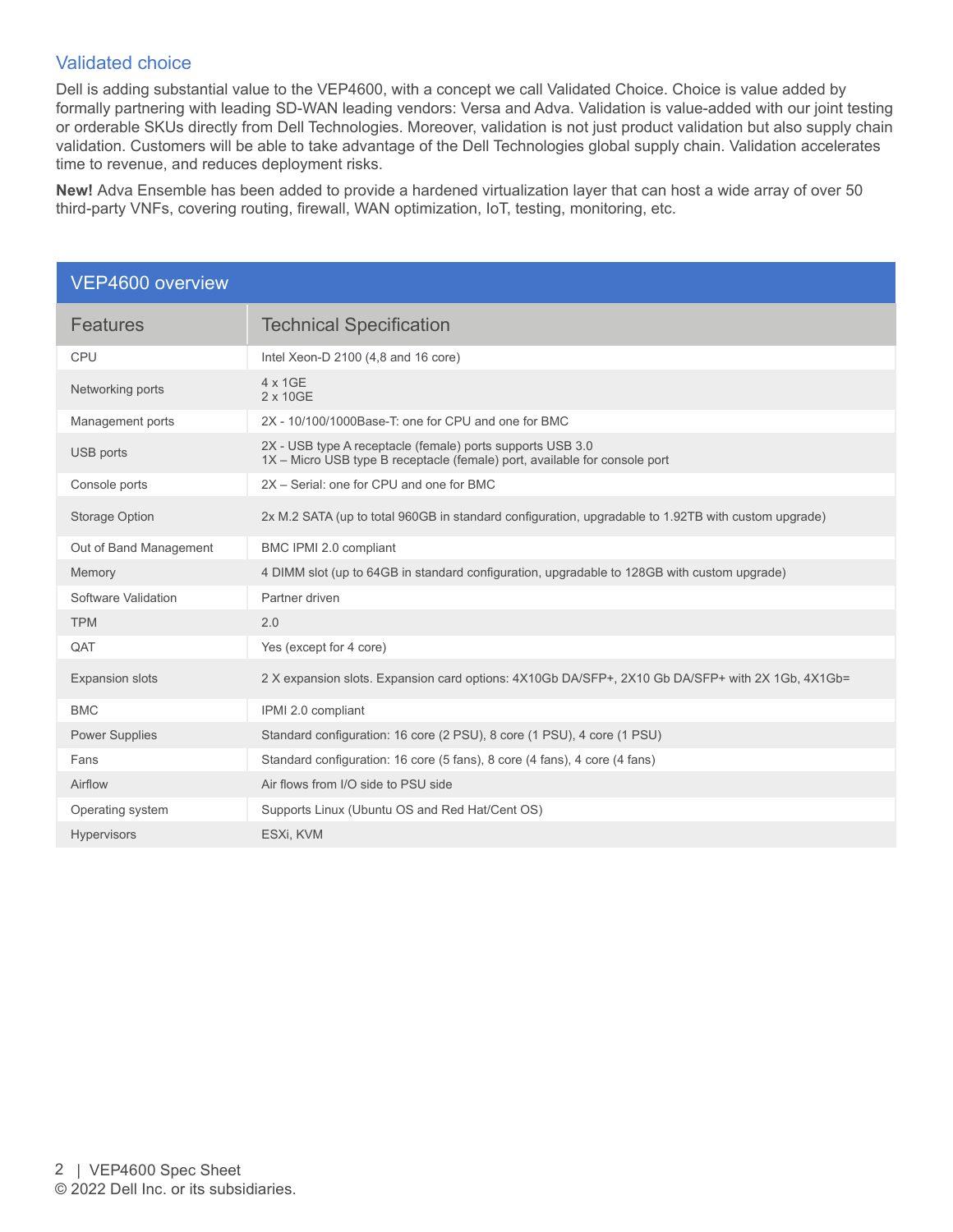| <b>VEP4600 Physicals</b>        |        | <b>Inches</b>                                                                             | cm   |
|---------------------------------|--------|-------------------------------------------------------------------------------------------|------|
| Product                         | Width  | 17.1                                                                                      | 43.4 |
|                                 | Depth  | 15                                                                                        | 38.1 |
|                                 | Height | 1.72                                                                                      | 4.37 |
| <b>Shipping Box</b>             | Width  | 22.64                                                                                     | 57.5 |
|                                 | Depth  | 23.78                                                                                     | 60.4 |
|                                 | Height | 8.38                                                                                      | 21.3 |
| Rack clearance required (Front) |        | 5                                                                                         | 12.7 |
| Rack clearance required (Rear)  |        | 5                                                                                         | 12.7 |
| <b>Product Weight</b>           |        | Varies by configuration. 16.4lbs (7.43kg) (with 2 PSUs, 5 fans, 1 rNDC<br>expansion card) |      |

| VEP4600 Power                               |                                                                            |                                                                                                |
|---------------------------------------------|----------------------------------------------------------------------------|------------------------------------------------------------------------------------------------|
| Power Input                                 | AC: 100 to 240 VAC, 50/60 Hz                                               |                                                                                                |
| Typical current draw per<br>$platform - AC$ | 110VAC: 1.89A (16 core)<br>110VAC: 1.5A (8 core)<br>110VAC: 1.35A (4 core) | 240VAC: 0.86A (16 core)<br>240VAC: 0.7A (8 core)<br>240VAC: 0.65A (4 core)                     |
| <b>Power Consumption</b>                    | Max                                                                        | 5-fan 16-core processor: 311W<br>4-fan 8-core processor: 230W 4-<br>fan 4-core processor: 220W |
|                                             | Typical                                                                    | 5-fan 16-core processor: 206.5W<br>4-fan 8-core processor:170W<br>4-fan 4-core processor:160W  |

| <b>VEP4600 Regulatory</b> |                                                                                                                                                                                                                                                                                                                                                                                                                                        |  |
|---------------------------|----------------------------------------------------------------------------------------------------------------------------------------------------------------------------------------------------------------------------------------------------------------------------------------------------------------------------------------------------------------------------------------------------------------------------------------|--|
| Safety                    | • UL/CSA 60950-1, Second Edition<br>• EN 60950-1, Second Edition<br>• IEC 60950-1, Second Edition Including all National Deviations and Group Differences<br>$\cdot$ IEC 62368-1<br>• EN 60825-1 Safety of Laser Products Part 1: Equipment Classification Requirements and User's Guide<br>• EN 60825-2 Safety of Laser Products Part 2: Safety of Optical Fiber Communication Systems FDA Regulation<br>• 21 CFR 1040 10 and 1040 11 |  |
| <b>Emissions</b>          | • Australia/New Zealand: AS/NZS CISPR 32, Class A<br>• Canada: ICES-3/NMB-3, Class A<br>• Europe: EN 55024 (CISPR 24), Class A<br>• Japan: VCCI Class A<br>• USA: FCC CFR 47 Part 15, Subpart B, Class A                                                                                                                                                                                                                               |  |
| Immunity                  | • EN 300 386 for Network Equipment<br>$\cdot$ EN 55024<br>• EN 61000-3-2: Harmonic Current Emissions<br>• EN 61000-3-3: Voltage Fluctuations and Flicker<br>• EN 61000-4-2: ESD<br>• EN 61000-4-3: Radiated Immunity<br>• EN 61000-4-4: EFT<br>• EN 61000-4-5: Surge<br>• EN 61000-4-6: Low Frequency Conducted Immunity                                                                                                               |  |
| <b>RoHS</b>               | • EN 50581:2012 All S9999 components are EU RoHS compliant                                                                                                                                                                                                                                                                                                                                                                             |  |